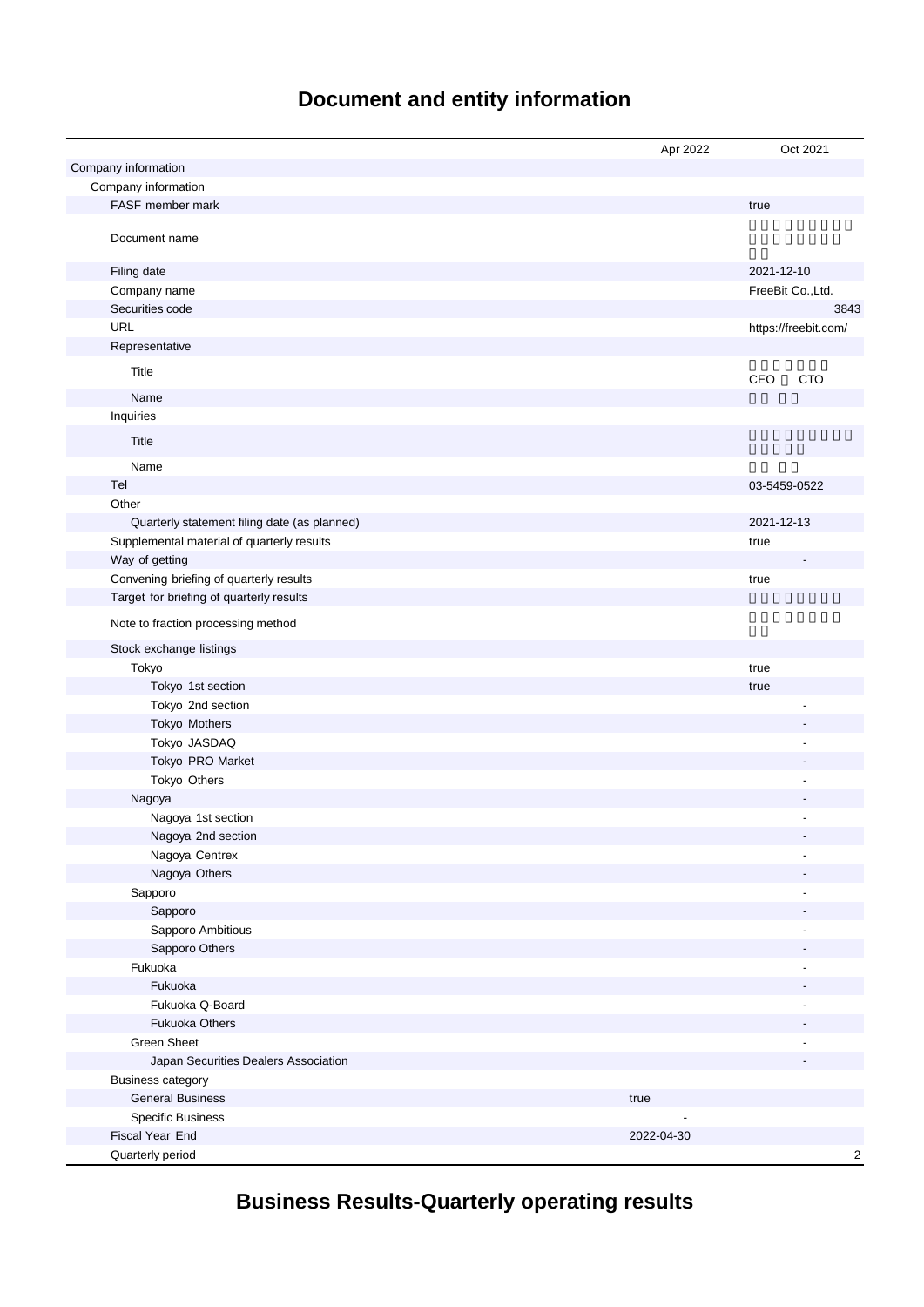|                                                    | Oct 2021         | Oct 2020 |
|----------------------------------------------------|------------------|----------|
| Quarterly operating results                        |                  |          |
| Quarterly operating results                        |                  |          |
| Consolidated operating results                     |                  |          |
| Consolidated income statements information         |                  |          |
| Net sales                                          |                  |          |
| Net sales                                          | 21,370           | 28,117   |
| % change                                           |                  | 3.8      |
| Operating profit                                   |                  |          |
| Operating profit                                   | 2,053            | 1,989    |
| % change                                           |                  | 101.7    |
| Ordinary profit                                    |                  |          |
| Ordinary profit                                    | 1,999            | 2,029    |
| % change                                           |                  | 123.3    |
| Profit attributable to owners of parent            |                  |          |
| Profit attributable to owners of parent            | 1,120            | 1,405    |
| % change                                           |                  |          |
| Note to consolidated income statements information |                  |          |
| Comprehensive income                               |                  |          |
| Comprehensive income                               | 1,463            | 2,250    |
| Change in comprehensive income                     |                  |          |
| Other consolidated operating results               |                  |          |
| Basic earnings per share (Yen)                     | 54.30            | 64.27    |
| Diluted earnings per share (Yen)                   | 54.11            | 64.23    |
| Note to consolidated operating results             |                  |          |
|                                                    |                  |          |
|                                                    |                  |          |
|                                                    | 29<br>31<br>2020 |          |
|                                                    |                  |          |
|                                                    |                  |          |
| Note to operating results                          | 2022             |          |
|                                                    |                  |          |
|                                                    |                  |          |
|                                                    |                  |          |
|                                                    |                  |          |
|                                                    |                  |          |

# **Business Results-Quarterly financial positions**

| (in millions of yens)                    |  |          |        |          |
|------------------------------------------|--|----------|--------|----------|
|                                          |  | Oct 2021 |        | Apr 2021 |
| Quarterly financial positions            |  |          |        |          |
| Quarterly financial positions            |  |          |        |          |
| Consolidated financial positions         |  |          |        |          |
| Total assets                             |  |          | 32,214 | 34,835   |
| Net assets                               |  |          | 11,514 | 12,148   |
| Capital adequacy ratio (%)               |  |          | 24.1   | 25.0     |
| Note to consolidated financial positions |  |          |        |          |
| Owner's equity                           |  |          | 7,753  | 8,714    |
|                                          |  |          |        |          |
|                                          |  |          | 29     |          |
|                                          |  | 2020     | 31     |          |
|                                          |  |          |        |          |
| Note to financial positions              |  |          |        |          |
|                                          |  | 2022     |        |          |
|                                          |  |          |        |          |
|                                          |  |          |        |          |
|                                          |  |          |        |          |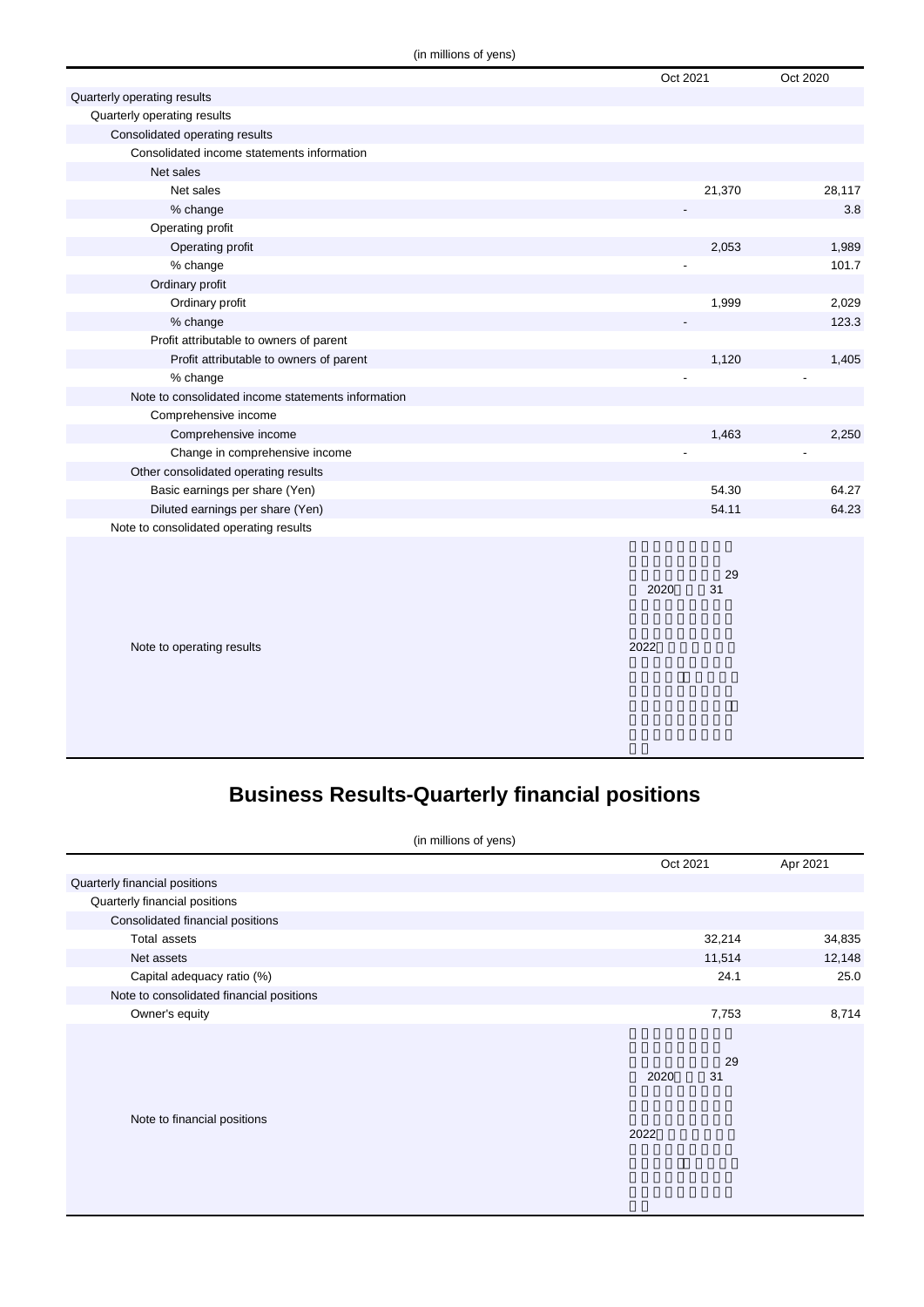## **Business Results-Note to quarterly business results**

|                                        | Oct 2021 |
|----------------------------------------|----------|
| Quarterly note to business results     |          |
| Quarterly note to business results     |          |
| Note to consolidated financial results |          |
| Note to consolidated financial results |          |

## **Quarterly Dividends**

| (in millions of yens)                                                  |                |          |          |
|------------------------------------------------------------------------|----------------|----------|----------|
|                                                                        | Apr 2022       | Oct 2021 | Apr 2021 |
| Quarterly dividends                                                    |                |          |          |
| Quarterly dividends                                                    |                |          |          |
| <b>Dividends</b>                                                       |                |          |          |
| Dividend per share (Yen)                                               |                |          |          |
| Dividend per share (Yen)                                               |                |          |          |
| First quarter                                                          |                |          |          |
| Result                                                                 |                |          |          |
| Second quarter                                                         |                |          |          |
| Result                                                                 | 0.00           |          | 0.00     |
| Third quarter                                                          |                |          |          |
| Result                                                                 |                |          |          |
| Forecast                                                               | $\blacksquare$ |          |          |
| Upper                                                                  |                |          |          |
| Lower                                                                  |                |          |          |
| Year end                                                               |                |          |          |
| Result                                                                 |                |          | 7.00     |
| Forecast                                                               |                |          |          |
| Upper                                                                  | ÷,             |          |          |
| Lower                                                                  |                |          |          |
| Annual                                                                 |                |          |          |
| Result                                                                 |                |          | 7.00     |
| Forecast                                                               | ÷,             |          |          |
| Upper                                                                  |                |          |          |
| Lower                                                                  |                |          |          |
| Correction of dividend forecast from the most recent dividend forecast |                |          |          |
| Correction of dividend forecast from the most recent dividend forecast |                |          |          |
| Annual                                                                 |                |          |          |
| Note to dividends                                                      |                |          |          |
| Note to dividends                                                      |                |          |          |
|                                                                        |                | 2022     |          |
| Annual                                                                 |                |          |          |

### **Quarterly Forecasts**

| (in millions of yens)                |  |                          |              |
|--------------------------------------|--|--------------------------|--------------|
|                                      |  | Apr 2022                 |              |
| Quarterly forecasts                  |  |                          |              |
| Quarterly forecasts                  |  |                          |              |
| Title for forecasts                  |  | 2022<br>30               | 2021<br>2022 |
| Preamble to consolidated forecasts   |  |                          |              |
| Preamble to forecasts                |  | $\overline{\phantom{a}}$ |              |
| Main table of consolidated forecasts |  |                          |              |
| Net sales                            |  |                          |              |
| Net sales                            |  |                          |              |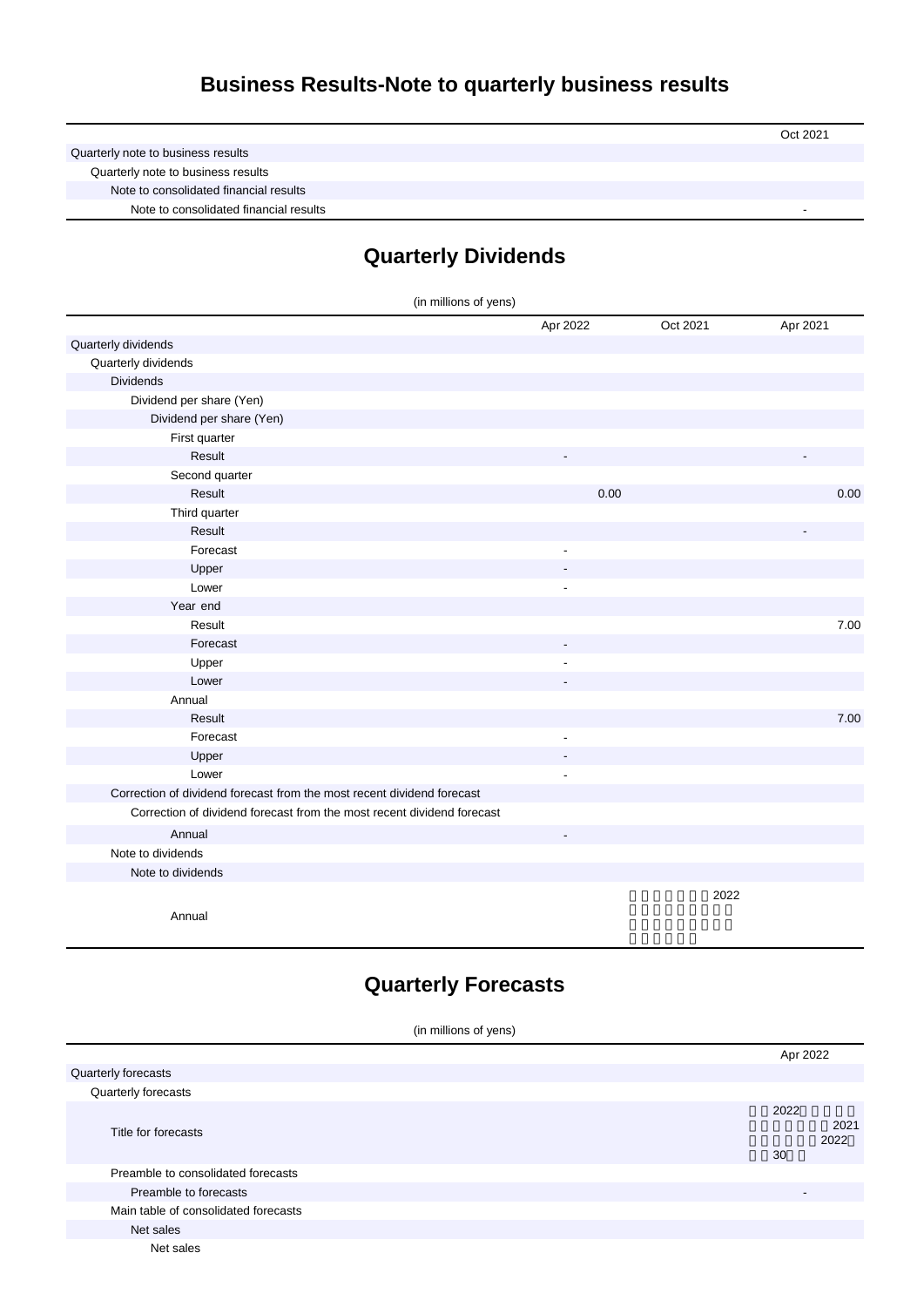| Forecast                                                                 |                          | 43,000 |
|--------------------------------------------------------------------------|--------------------------|--------|
| Upper                                                                    |                          |        |
| Lower                                                                    |                          |        |
| % change                                                                 |                          |        |
| Forecast                                                                 |                          |        |
| Upper                                                                    |                          |        |
| Lower                                                                    |                          |        |
| Operating profit                                                         |                          |        |
| Operating profit                                                         |                          |        |
| Forecast                                                                 |                          | 2,500  |
| Upper                                                                    | $\overline{a}$           |        |
| Lower                                                                    | ÷,                       |        |
| % change                                                                 |                          |        |
| Forecast                                                                 |                          |        |
| Upper                                                                    |                          |        |
| Lower                                                                    |                          |        |
| Ordinary profit                                                          |                          |        |
| Ordinary profit                                                          |                          |        |
| Forecast                                                                 |                          | 2,350  |
| Upper                                                                    |                          |        |
| Lower                                                                    |                          |        |
| % change                                                                 |                          |        |
| Forecast                                                                 |                          |        |
| Upper                                                                    |                          |        |
| Lower                                                                    |                          |        |
| Profit attributable to owners of parent                                  |                          |        |
| Profit attributable to owners of parent                                  |                          |        |
| Forecast                                                                 |                          | 600    |
| Upper                                                                    |                          |        |
| Lower                                                                    | $\overline{\phantom{a}}$ |        |
| % change                                                                 |                          |        |
| Forecast                                                                 |                          |        |
| Upper                                                                    |                          |        |
| Lower                                                                    | $\overline{\phantom{a}}$ |        |
| Basic earnings per share (Yen)                                           |                          |        |
| Basic earnings per share (Yen)                                           |                          |        |
| Forecast                                                                 |                          | 29.09  |
| Upper                                                                    |                          |        |
| Lower                                                                    |                          |        |
| Correction of financial forecast from the most recent financial forecast |                          |        |
| Correction of financial forecast from the most recent financial forecast |                          |        |
| Forecast                                                                 | $\blacksquare$           |        |
| Note to consolidated forecasts                                           |                          |        |

Note to forecasts

計基準第29号 2020 31

**Notes, Quarterly-Material changes in subsidiaries during this period changes in scope of consolidations resulting from change in subsidiaries**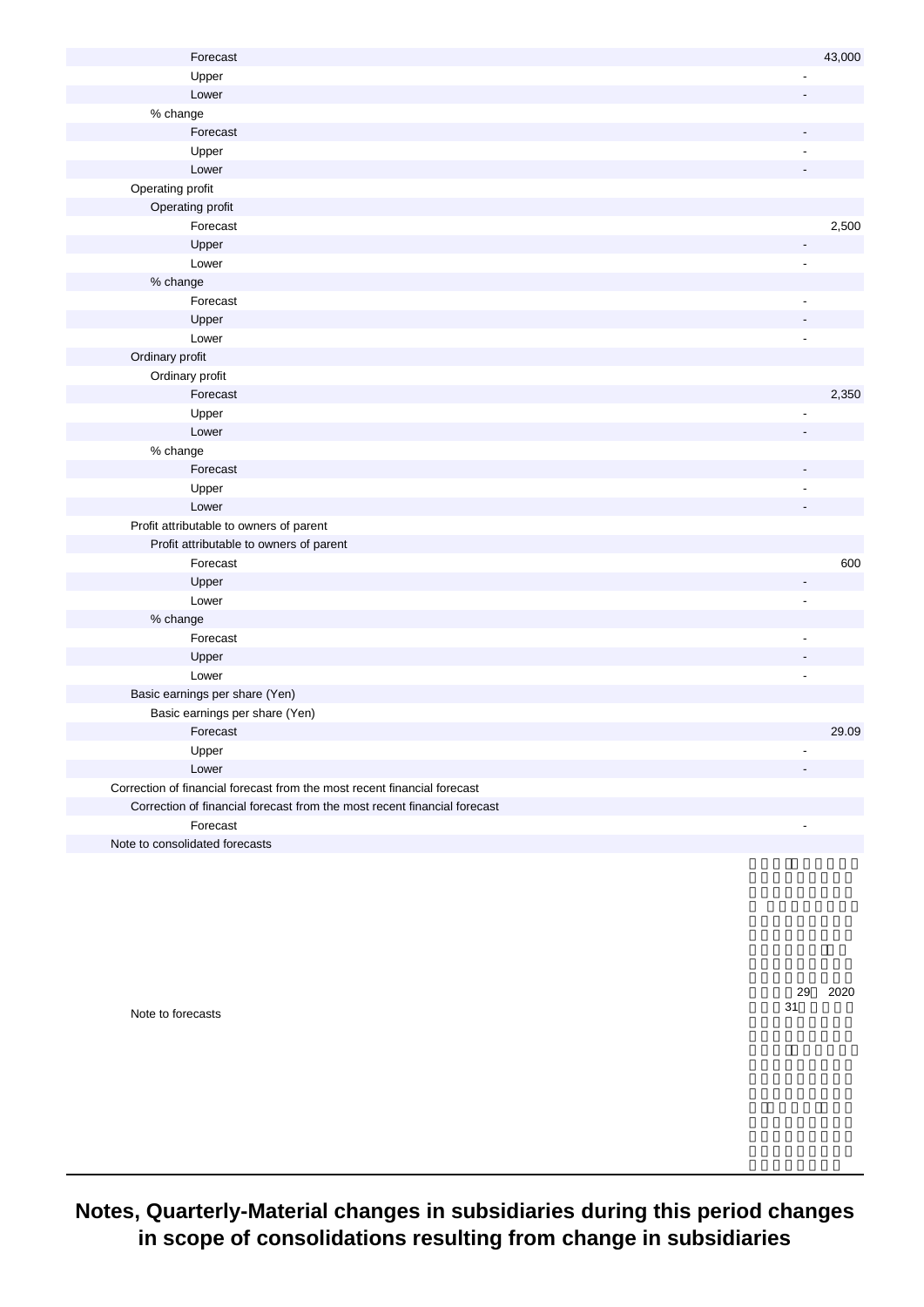|                                                                                                                                   | Oct 2021 |
|-----------------------------------------------------------------------------------------------------------------------------------|----------|
| Material changes in subsidiaries during this period (Changes in scope of<br>consolidations resulting from change is subsidiaries) |          |
| Material changes in subsidiaries during this period (Changes in scope of<br>consolidations resulting from change is subsidiaries) |          |
| <b>Others</b>                                                                                                                     |          |
| Material changes in subsidiaries during this period (Changes in scope<br>of consolidations resulting from change is subsidiaries) |          |
| Material changes in subsidiaries during this period (Changes in<br>scope of consolidations resulting from change is subsidiaries) |          |
| Note to material changes in subsidiaries during this period                                                                       |          |
| Note to material changes in subsidiaries during this period                                                                       |          |

#### **Notes, Quarterly-Applying of specific accounting of the consolidated quarterly financial statements**

|                                                                                               | Oct 2021 |
|-----------------------------------------------------------------------------------------------|----------|
| Applying of specific accounting of the consolidated quarterly financial statements            |          |
| Applying of specific accounting of the consolidated quarterly financial<br>statements         |          |
| <b>Others</b>                                                                                 |          |
| Applying of specific accounting of the consolidated quarterly financial<br>statements         |          |
| Applying of specific accounting of the consolidated quarterly<br>financial statements         |          |
| Note to applying of specific accounting of the consolidated quarterly<br>financial statements |          |
| Note to applying of specific accounting of the consolidated<br>quarterly financial statements |          |

#### **Notes, Quarterly-Changes in accounting policies and accounting estimates retrospective restatement**

|                                                                                               | Oct 2021 |
|-----------------------------------------------------------------------------------------------|----------|
| Changes in accounting policies, accounting estimates and retrospective<br>restatement         |          |
| Changes in accounting policies, accounting estimates and retrospective<br>restatement         |          |
| <b>Others</b>                                                                                 |          |
| Changes in accounting policies, accounting estimates and<br>retrospective restatement         |          |
| Changes in accounting policies based on revisions of accounting<br>standard                   | true     |
| Changes in accounting policies other than ones based on<br>revisions of accounting standard   |          |
| Changes in accounting estimates                                                               |          |
| Retrospective restatement                                                                     |          |
| Note to changes in accounting policies, accounting estimates and<br>retrospective restatement |          |
|                                                                                               | 11       |
| Note to changes in accounting policies, accounting estimates and<br>retrospective restatement |          |

### **Notes, Quarterly-Number of issued and outstanding shares common stock**

|                                                        | Oct 2021 | Apr 2021 | Oct 2020 |
|--------------------------------------------------------|----------|----------|----------|
| Number of issued and outstanding shares (common stock) |          |          |          |
| Number of issued and outstanding shares (common stock) |          |          |          |
| Others                                                 |          |          |          |